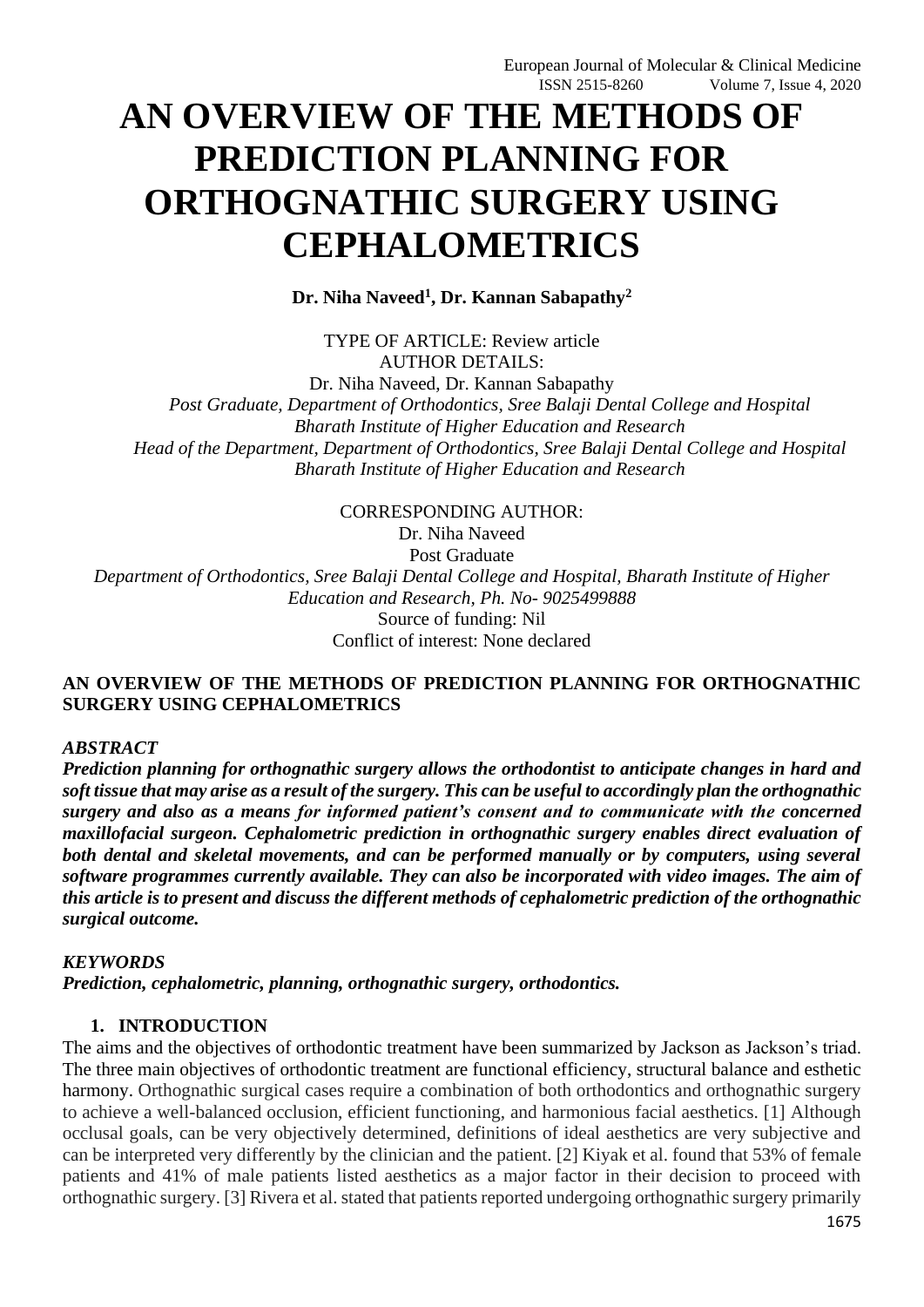ISSN 2515-8260 Volume 7, Issue 4, 2020 for esthetic, functional, and TMJ improvements, 71%, 47%, and 28%, respectively. [4] Therefore, the need arises for the outcome of a proposed treatment plan be predicted accurately for proper comprehension and coordination between the patient, the orthodontist and the oral surgeon concerned. [2][4]

# **2. HISTORICAL BACKGROUND**

Since Tweed in 1954 first presented his 'diagnostic triangle', many orthodontists including Steiner, Holdaway and Hilgers have developed the concept of using cephalometric tracings to establish precise treatment objectives. [5][6][7]

Historically, the first method to determine the amount of posterior movement of the mandible following mandibular surgery needed to produce satisfactory esthetic outcome was described by Cohen. [8] He proposed a method in which tracings of the maxilla, maxillary teeth, mandible, mandibular teeth, and soft tissue profile was made from the original cephalogram and a divider was used to record the posterior movement of the mandible. A regional tracing of the the mandible and mandibular teeth alone as well as the soft tissue outline of the upper throat, chin, and lower lip was made and cut-out. This cut-out section was moved distally along the plane of occlusion following the amount of posterior movement required that was recorded with the divider. The soft tissue changes were then inspected. The cut-out section is outlined in a different colour than the original tracing and thus it was easier to visualize the soft tissue changes. [4][8] McNeill et al. proposed a cephalometric prediction technique for the soft tissue profile after mandibular surgical repositioning [9] including the following steps: (a) Use of dental casts to establish the tentative posttreatment dental relationship using an articulator. (b) Construction of an overlay cephalometric tracing of the outlines of the hard and soft tissues, which would not be affected during treatment. (c) Sliding of the overlay tracing until the parts that are to be changed in the treatment, reach their desired position as shown on the articulated casts. Molar and incisal relationships on the casts serve as guides for correct overlay positioning. The preferable skeletal relationship is traced in a different color, on the overlay sheet. (d) The prediction tracing is completed by adding soft tissue profile outlines. According to this technique lip thickness will vary inversely with changes in facial vertical dimension and soft tissue chin thickness will not be affected by treatment. [4][9]

Henderson combined the patient's cephalometric tracing with a profile photographic transparency of 1:1 ratio of magnification. The assessment of the effect of different osteotomies on the profile was made by sectioning the transparent photograph along the projected osteotomy lines. This method was advantageous because it allowed the patient to view and understand a graphic image of the predicted outcome. [10] Another photo cephalometric technique for the prediction and evaluation of skeletal and soft tissue changes following dentofacial and craniofacial surgery was advocated by Hohl et al. in which both lateral and frontal cephalograms and photographs were taken. [11]

Another method of cephalometric soft tissue prediction for orthodontic-surgical tracing for single jaw and bi-jaw surgery was proposed by Fish and Epker. [12] Their method was partly adapted from Ricketts' cephalometric analysis, growth prediction and visual treatment objective construction as presented by Bench et al. [13] The Frankfort horizontal and a perpendicular line from nasion were drawn to indicate the optimum facial depth as a guide to begin the prediction for mandibular surgery. The teeth were placed as described by Bench et al. [14] The change in lower incisor position was found and marked by superimposing the mandible on the corpus axis at pterygo-maxilla fissure. For the prediction tracing for maxillary superior repositioning, auto-rotation of the mandible is done clockwise around the condyle.

Holdaway proposed a method of overlay prediction tracing for a patient requiring orthodontic treatment to form a Visualised Treatment Objective (VTO). [6] It was Wolford who used the VTO for surgicalorthodontic treatment planning and coined the term Surgical Treatment Objective (STO). [15] He combined the manipulation of hard tissue elements and the generation of consistent soft tissue predictions ratios in a manageable format. They proposed various hard tissue and soft tissue interplay ratios and integrated them with the template method for various types of osteotomies. The use of cephalometric prediction to anticipate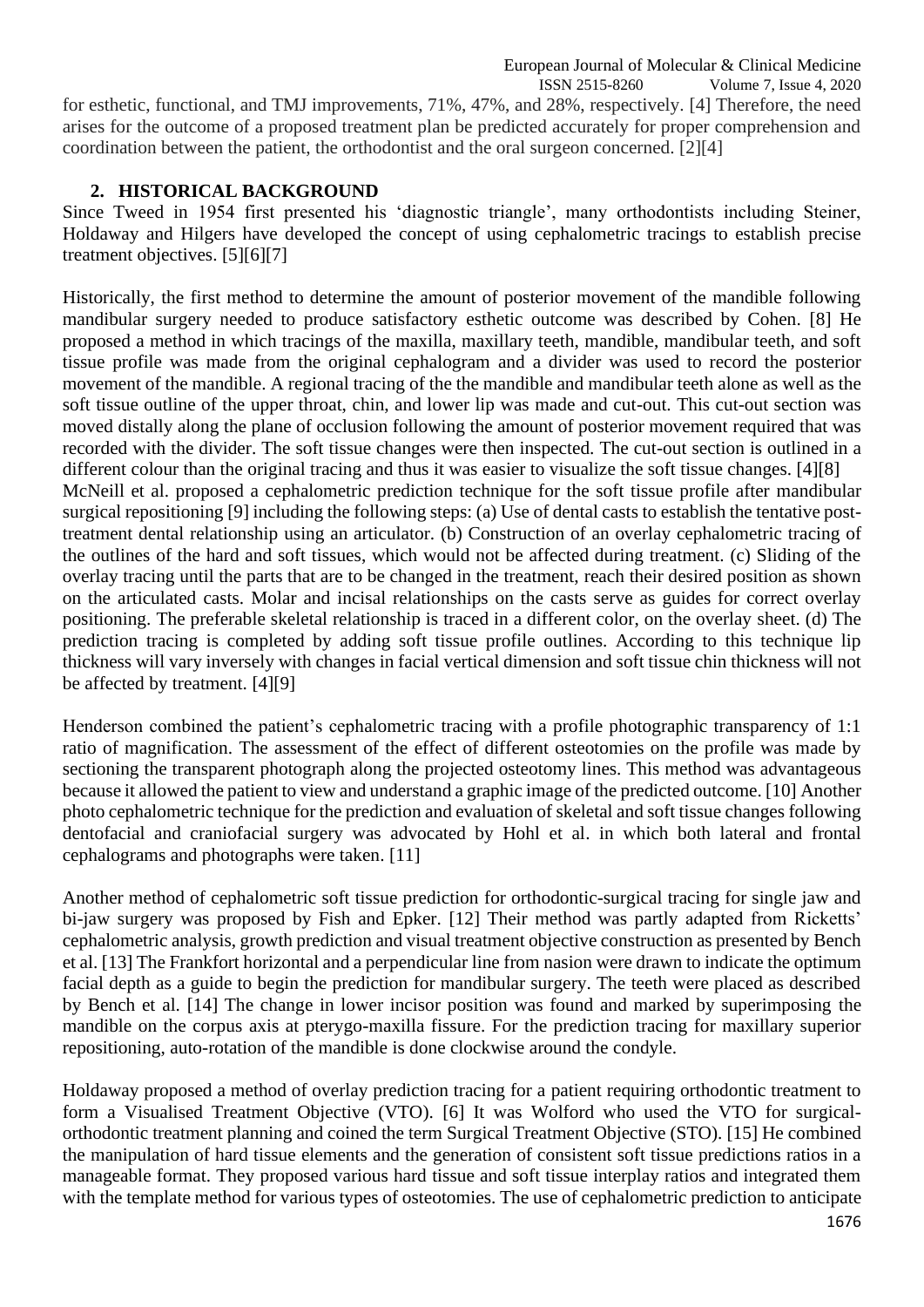#### ISSN 2515-8260 Volume 7, Issue 4, 2020

changes in bony relationships and associated soft tissue changes has been also systematically advocated by Proffit. [16] According to the author, cephalometric prediction can be done manually by moving templates or by repositioning an overlay tracing of the patient's cephalogram.

Taylor gave the following objectives to be met by the prediction techniques: [4]

- Plan dental movements
- Assess need for extractions
- Plan mechanics
- Plan type of surgery and nature of osteotomies
- A basis for communication
- A basis for informed consenting.
- A basis for splint construction.
- Provide a reasonable prediction of soft tissue changes.

# **3. METHODS OF PREDICTING SURGICAL OUTCOMES USING CEPHALOMETRICS**

There are various methods available for planning and predicting surgical outcomes such as: [4]

- 1. Manual acetate tracing techniques.
- 2. Photo cephalometric method.
- 3. Computerized cephalometric prediction.
- 4. Videocephalometrics.
- 5. Three-dimensional cephalometric prediction.

Cephalometric prediction methods for orthognathic surgery include a set of 2 predictions:

- *(1)* An orthodontic prediction illustrating the desired presurgical orthodontic tooth movement and the resulting soft tissue changes. The presurgical position of the teeth redirects the surgical movement of the jaws and, ultimately, the soft tissue facial balance. Correct planning of orthodontic tooth positioning before surgery and accurate execution of the presurgical orthodontic plan will amplify the surgical potential and, thus, the esthetic result.
- *(2)* A surgical prediction, predicting the surgical repositioning of the jaws and subsequent soft tissue changes. The immediate presurgical prediction is created a few days before surgery and plans the definitive surgical movements and predicts the resultant soft tissue changes.

If more than one surgical or orthodontic option is under consideration, a series of prediction tracings can be made and all advantages and disadvantages of each treatment possibility should be weighed against the other.

The use of the prediction planning has several advantages:

- It can accurately predict the soft tissue changes that will result after the proposed orthodontic tooth movements and surgical jaw repositioning.
- The predicted soft tissue profile can be assessed and the treatment plan modified accordingly.
- It helps analyse the postsurgical skeletal movements.
- It helps the orthodontist and surgeon to investigate treatment options and evaluate the advantages and disadvantages of each option before treatment commences.
- It monitors the progress of orthodontic treatment using the prediction.
- It helps assess the need for adjunctive surgical procedures, such as genioplasty or rhinoplasty. [17]
- It helps analyse the need for tooth extractions and the decision to extract which teeth.
- It acts as a communication medium between the orthodontist and the surgeon, as well as between the clinician and the patient.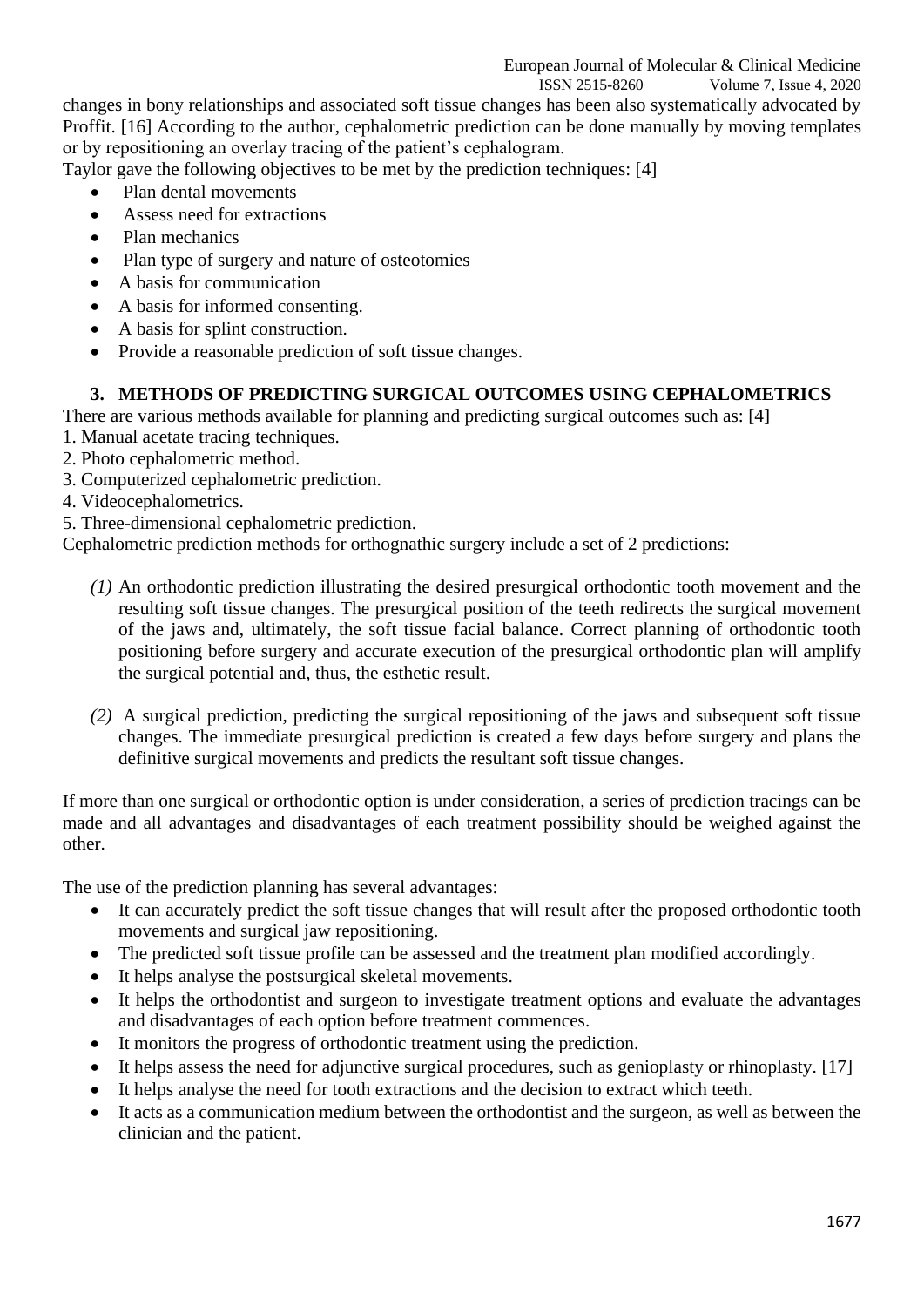# **4. MANUAL CEPHALOMETRIC PREDICTION- OVERLAY METHOD**

The overlay method of tracing is the simplest way to simulate the effects of mandibular surgery. The final prediction tracing is produced without any additional intermediate tracings. This method is limited to surgery that does not affect the vertical position of the maxilla (i.e., the mandible does not rotate around the condylar axis). The steps in preparing a prediction tracing are as follows: [18][19]

- Trace the film being sure to include all teeth or at least their occlusal surfaces.
- With a new sheet of tracing paper over the original tracing, trace the structures that will not be changed by the mandibular surgery: the cranial base, maxilla and maxillary teeth, mandibular ramus down to the angle. and soft tissue profile upto the supratip break. Do not trace the mandible or the soft tissue below the nose (structures that will change with surgery).
- Slide the overlay tracing so that the mandibular teeth can be seen through it in their desired postsurgical position and trace the lower teeth and jaw in this position.
- Superimpose the overlay tracing back on the cranial base and complete the soft tissue profile, using Table 1 as a guide. This completes the prediction tracing.

| <b>Treatment</b>                                                                                              | <b>Soft Tissue Change</b>                                                                                                                  | <b>Notes</b>            |
|---------------------------------------------------------------------------------------------------------------|--------------------------------------------------------------------------------------------------------------------------------------------|-------------------------|
| Anteroposterior movement of incisors:<br>maxillary or mandibular, forward<br>or back, surgical or orthodontic | 60% to 70% of incisor movement                                                                                                             | 1, 2                    |
| Vertical movement of incisors                                                                                 | Minimal unless jaw rotates                                                                                                                 | 3, 4, 5                 |
| Mandibular advancement                                                                                        | Soft tissue: chin 1:1 with bone, lower lip; 60% to 70% with incisor                                                                        | 6                       |
| Maxillary advancement                                                                                         | Nose: slight elevation of tip<br>Base of upper lip: 20% of point A<br>Upper lip: 60% of incisor protraction, shortens 1 to 2 mm            | 7, 8                    |
| Mandibular setback                                                                                            | Chin: 1:1<br>Lip: 60%                                                                                                                      | 5                       |
| <b>Maxillary setback</b>                                                                                      | Nose: no effect<br>Base of upper lip: 20% of point A<br>Upper lip: 60% of incisor<br>Advancement lower lip: variable, may move back        | $\overline{\mathbf{3}}$ |
| Mandibular setback plus maxillary<br>advancement                                                              | Changes similar to a combination of the two procedures separately                                                                          |                         |
| Maxillary superior repositioning                                                                              | Nose: usually no effect<br>Upper lip: shortens 1 to 2 mm<br>Lower lip: rotates 1:1 with mandible                                           | 7                       |
| Mandibular advancement plus maxillary<br>superior repositioning                                               | Chin: 1:1<br>Lower lip: 70% of incisor<br>Upper lip: shortens 1 to 2 mm<br>80% of any incisor advancement<br>Nose: slight elevation of tip | 9                       |
| Mandibular inferior border repositioning                                                                      | Soft tissue forward: 60% to 70% bone<br>Chin: Up-1:1 with bone<br>Back-50% bone<br>Laterally-60% bone<br>$Down-?$                          |                         |

From Proffit, White<sup>1</sup>.

- 1. Little difference with surgery or orthodontics.
- 2. If both upper and lower incisors are retracted (bimaxillary protrusion), lip movement stops when lips come into contact.
- 3. Lip shortens 1 to 2 mm with vestibular incision (more if surgical technique is poor).
- 4. Lip rotates with mandible 1:1.
- 5. If face height increases, lip may uncurl and lengthen.
- 6. If lip uncurls, it will go forward less.
- 7. Nose change is usually temporary. 8. Less soft tissue change occurs after cleft lip repair.
- 9. Data from Jensen AC, Sinclair PM, Wolford LM: Soft tissue changes associated with double jaw surgery, Am J Orthod Dentofac Orthop 101:266-275, 1992.

#### Table 1: Soft tissue / hard tissue ratios for manual prediction (Contemporary Treatment of Dentofacial Deformity by William R. Proffit, Raymond P. White, David M. Sarver- Mosby, 2003)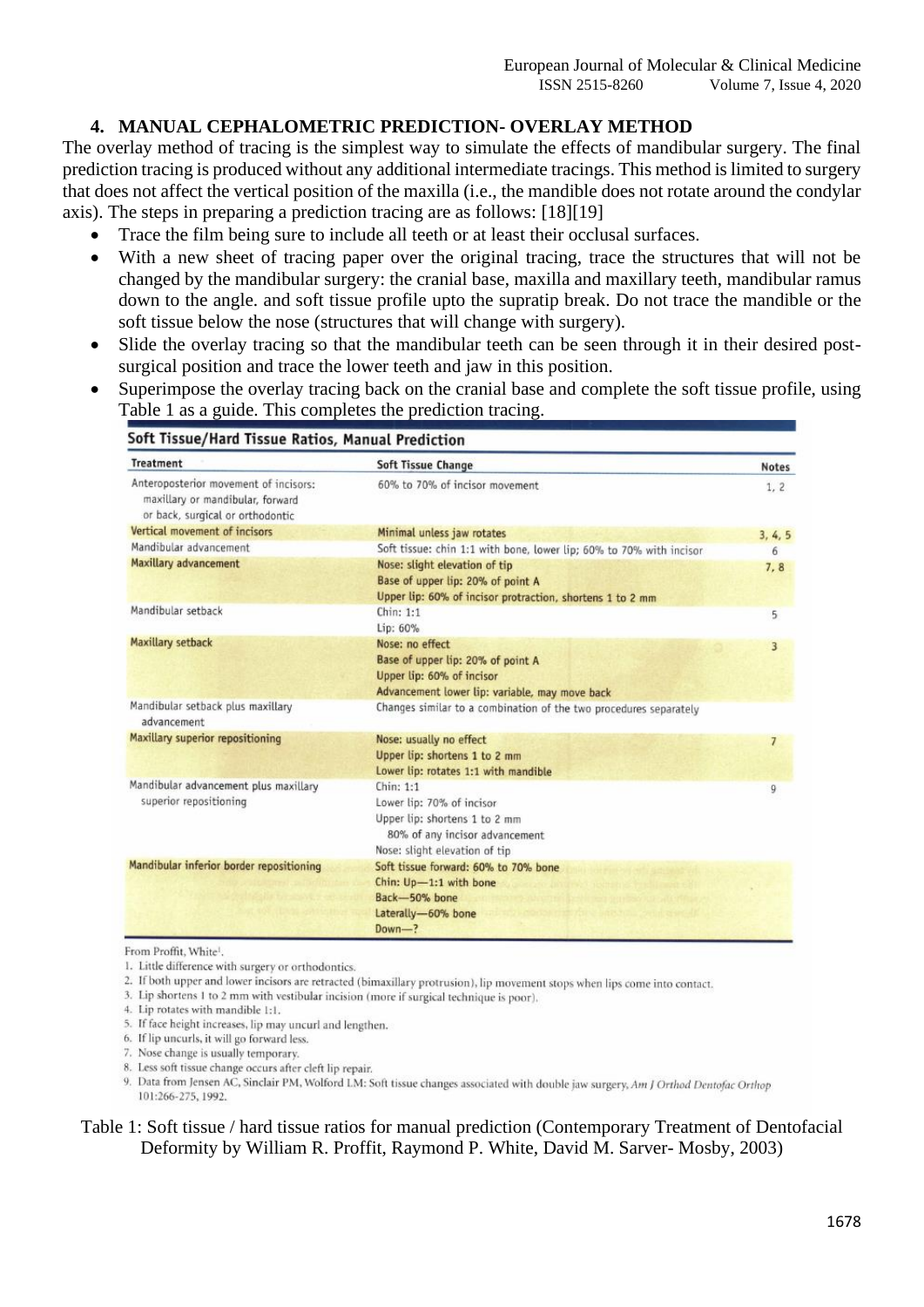#### European Journal of Molecular & Clinical Medicine

 ISSN 2515-8260 Volume 7, Issue 4, 2020 It is helpful to have dental casts available when the cephalometric prediction is carried out. The crucial step in the prediction is orienting the repositioned mandibular teeth to the opposing arch when the overlay tracing is moved to its new position. Observing the dental relationships when the casts are repositioned helps make it easier to place the overlay tracing in the most suited position. It is important to trace the incisal and cuspal outlines of all the teeth so that the occlusal plane is visible. The dental casts also aid in doing this task. If major orthodontic tooth movement is anticipated before surgery, such that the orientation of the incisor teeth will change, it helps to have this simulated on dental casts in the form of an orthodontic diagnostic setup. In patients with severely malaligned teeth, it is not possible to reposition the casts to simulate surgery until tooth interferences have been eliminated, as they will be by presurgical orthodontics. It is possible to reorient cephalometric tracings even though some teeth overlap, but it is much easier to do this when you can refer to casts on which the teeth have been repositioned. The diagnostic setup also provides a guide to the amount that the mandibular incisors should be retracted or flared forward on the prediction tracing before movement of the overlay begins. Whatever the prediction method, producing the predicted soft tissue outline is more of an art form than a scientific exercise. At best, the estimates for change in lip position shown in Table 1 are rough guidelines. It is important to remember that these estimates are based on changes in the position of the lips at rest. If the original cephalometric film was taken with the patient straining to bring the lips together, prediction of the postsurgical relaxed lip position is not impossible. [18][19]

### **5. MANUAL CEPHALOMETRIC PREDICTION- TEMPLATE METHOD**

The use of templates for intermediate tracings between the original and final prediction tracing is mandatory when the maxilla will be repositioned vertically; very helpful when major movements of the teeth must be simulated or when the chin is repositioned; and quite possible when only the mandible is being moved. Templates can be used for any type of surgical prediction. The only disadvantage of this method is that it is more time-consuming to prepare a template than to proceed directly to a finished prediction tracing, as is done with the overlay method in uncomplicated mandibular surgery. The steps in preparing templates for maxillary surgery are as follows: [18][19]

- Prepare the maxillary templates by tracing the posterior (premolars/ molars) segment, and similarly tracing the maxillary anterior (incisors/canine) segment.
- In case of crowding, prepare two mandibular templates, one with the crowding resolved without extraction (the incisors therefore must be advanced slightly), and one with extraction (the incisors retracted).
- The four templates are ready.
- Place the maxillary anterior template in approximately the desired position which is about 2 mm below the lip line and in approximately the original anteroposterior position. Use the two mandibular templates to see which fits better and which result is feasible to achieve.
- You can also rotate the mandible by placing firm finger pressure at the condyle and rotating it.
- Position the maxillary posterior template.
- With a clean sheet of tracing paper over the original and the templates, complete the prediction tracing.
- Use the guidelines in Table 1 to complete the soft tissue outline.

It is very helpful if the templates are a different colour from the original tracing. The completed prediction tracing is easier to interpret if different colours are used to indicate what structures were repositioned.

Typically, templates are made for the entire maxilla if a one-piece or two-piece maxillary osteotomy is planned (the two-piece osteotomy is used to change width). If a three-piece maxillary osteotomy is planned, it is necessary to make an anterior and a posterior maxillary template. Usually, first premolars are extracted, therefore the posterior template would show the palatal plane from the posterior nasal spine to the second premolar. The anterior segment includes the anterior nasal spine, the bony contour through point A, and the lingual contour of the alveolar process behind the incisors. In the mandibular arch, the template includes the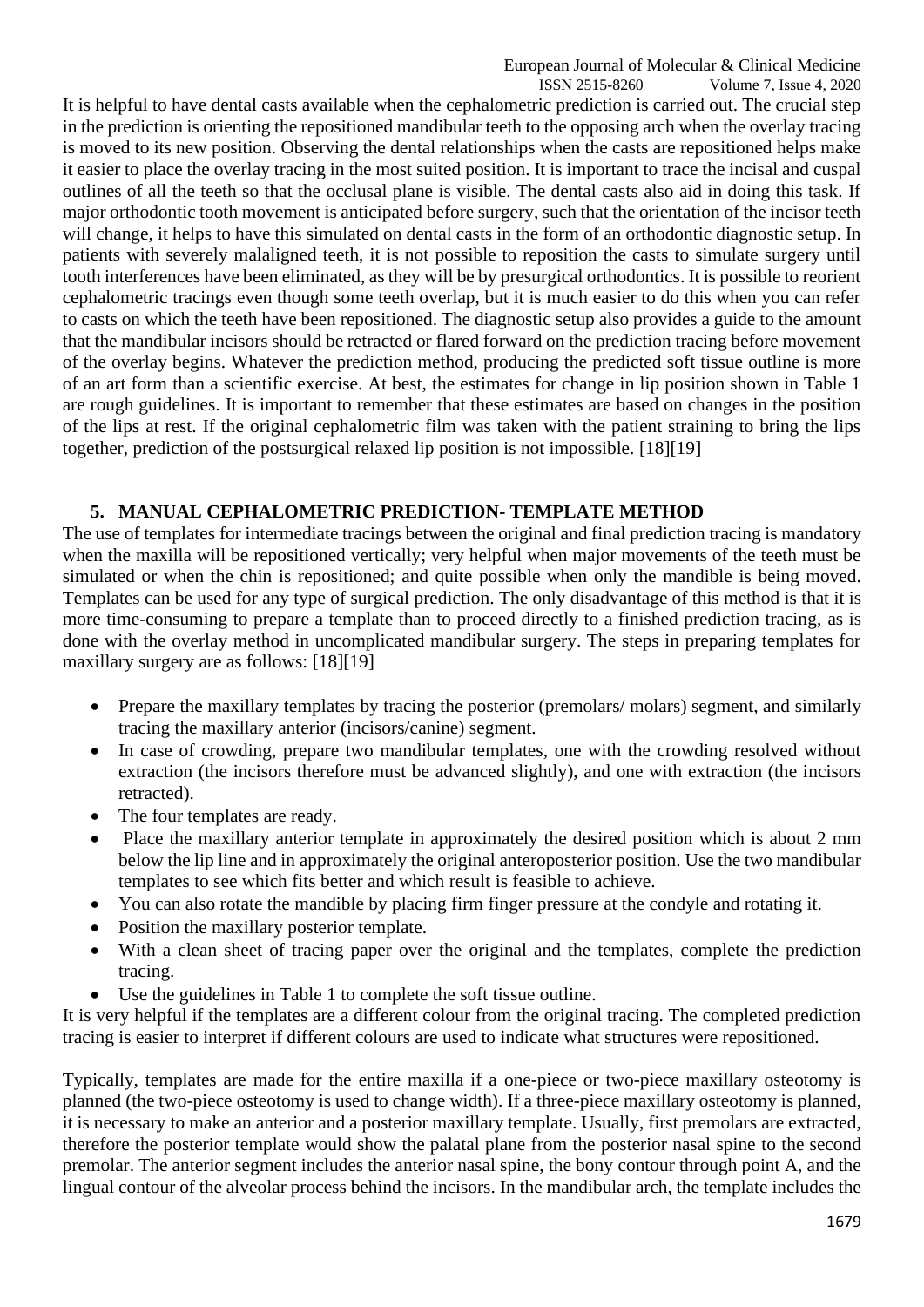European Journal of Molecular & Clinical Medicine

 ISSN 2515-8260 Volume 7, Issue 4, 2020 mandibular teeth and the entire outline of the mandible, including as accurate a representation of the mandibular condyle as close as possible. If the possibility of repositioning the chin via an inferior border osteotomy is to be explored, a template of this region is made by tracing the anterior and inferior outlines of the chin up to a mark that represents the tentative osteotomy cut. [18][19]

### **6. PHOTOMETRIC PLANNING**

A photo cephalometric technique for the prediction and evaluation of skeletal and soft tissue changes following orthognathic surgery was advocated by Hohl et al. [11] Manipulation of the patient photographs (cut and paste technique) was done to illustrate the treatment outcomes. In this method the lateral cephalogram was traced and superimposed onto a profile picture in a ratio of 1:1; called a "photometric plan". The photograph, with the hard tissue points marked, was then cut to simulate the pre-surgical orthodontic phase of incisor decompensation. The necessary surgical movements were then simulated; followed by the soft tissue response to the hard tissue movements. The advantage of this method is it gives the patient better visualization of the profile changes than the acetate tracing. However, failure to predict the changes in the soft tissue contours that occurs with treatment is a major drawback. Also, gaps in the photographs give an unnatural appearance. This method also requires an experienced clinician with artistic skill.

#### **7. COMPUTER SOFTWARES FOR CEPHALOMETRIC PREDICTION**

Historically the first computer program was designed by Bhatia and Sowray [20] to aid in diagnosis and treatment planning of orthognathic surgery and prediction of postsurgical soft tissue profile. In order to use a computer software to plan orthognathic treatment, the radiograph has to be digitised prior to analysis. Two methods are described: [21]

1. Direct computer digitisation of the radiograph in which the radiograph is placed on a digitizing light box and digitization is done using a cursor or an electronic pen.

2. Indirect computer digitisation of the radiograph in which the radiograph is captured on the computer screen and then digitized.

There are advantages to using the indirect method such as use of magnification, alteration of brightness and contrast allow more detailed visualisation of the image.

At present, there is a wide variety of computerized cephalometric software systems for orthognathic surgery prediction. Some of them are:

- Dolphin imaging 10
- Dentofacial Planner 8.05
- Quick Ceph Image
- OPAL image version 2.2
- FACAD software
- Total Interactive Orthodontic Planning System (TIOPS)
- Vistadent
- Computer assisted simulation system for Orthognathic surgery (CASSOS)

Arslan et al. compared and evaluated the accuracy of manual and digital cephalometric prediction methods in orthognathic surgical planning in their study. They reported that dental predictions were inaccurate in both methods due to the effects of intermaxillary elastics, but both methods yielded similar predictions for skeletal parameters. Cephalometric points that are difficult to distinguish using the manual method can be visualized through digital images by adjusting contrast settings. The impact of applying strong elastics for postoperative intermaxillary fixation should be considered when making surgical predictions. [22]

Abreu et al., in their study, compared manual techniques versus the computerized cephalometrics using the softwares dolphin imaging and dentofacial planner. The computerized cephalometric method using the Dentofacial Planner software showed the highest reliability, followed by the manual method, while the Dolphin Imaging software was the least effective and more likely to produce systematic errors in the identification of points. [23]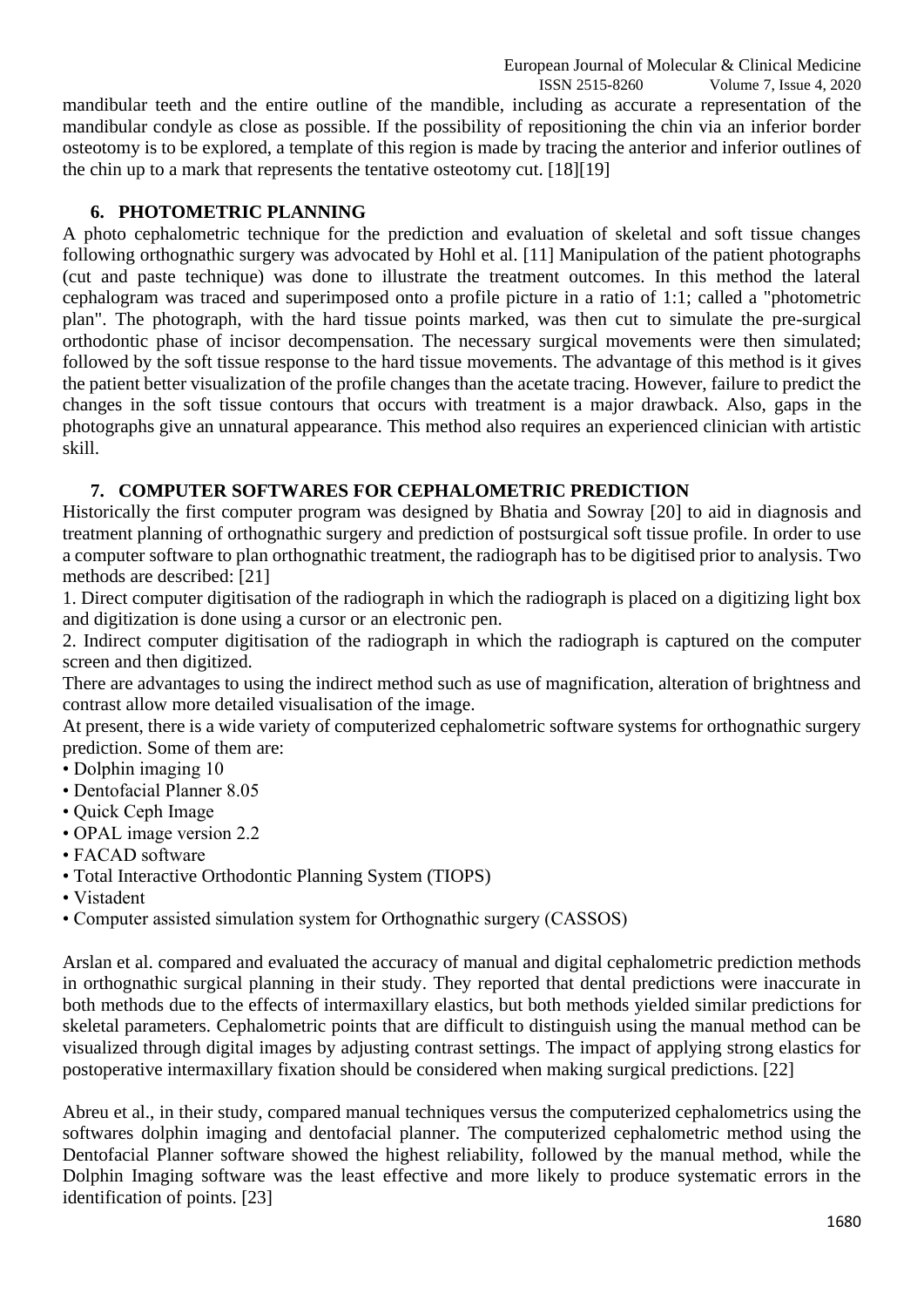Power et al. compared the accuracy of cephalometric digitisation and orthognathic prediction of Dolphin Imaging 8 with manual tracing (the "gold standard"). Both methods were found to be reliable at identifying cephalometric points. Of note, manual tracing was more reliable for SNA, SNB, SNMx and MxMd. In contrast Dolphin imaging 8 was more reliable for UIMx and LIMd, although systematic error in the software meant that LAFH% was 4% larger than manual tracing. [24]

A study by Loh et al. analysed the accuracy and reliability of Quick Ceph Image software (version 3). There was good correlation between repeated digitisation for all measurements. The only variables to show statistically significant differences were ANB, FMA, SN-Mx1 and Wit's but only the Wit's analysis showed clinically relevant differences between the two measurements. The authors concluded that clinicians should be cautious when using this system; it may not be possible to achieve the planned surgical result based upon this system's information. [25]

The ability of prediction imaging software to simulate the actual outcome of orthognathic surgery was investigated by Smith et al. Comparisons were made between five programmes - Dentofacial Planner Plus, Dolphin imaging, Orthoplan, Quick Ceph Image and Vistadent. Ten challenging cases of vertical discrepancy were chosen and "retreated" with the programmes using the actual surgical changes. Dentofacial Planner Plus was perceived the best default simulation. [26]

A systematic review by Kaipatur et al. on accuracy of computer programs in predicting orthognathic surgery hard tissue response reported that the computer programs were unable to precisely predict all the skeletal changes. Most of the prediction inaccuracies were within 2 mm or 2°. They showed that Dentofacial Planner was the best-judged software in comparison to the Quick Ceph or Dolphin Imaging systems. [27]

# **8. VIDEOCEPHALOMETRICS**

Computerised diagnostic and planning software that integrates video images with the patient's lateral cephalograph to aid in planning and predicting surgical orthodontic procedures have popularised. The patient's video image was superimposed over the soft tissue line of a digitized cephalogram. Then, every part of the digitized video image could be modified according to average ratios of the hard and soft tissue changes based on reported data. The image produced allows the patient to visualize the postsurgical facial appearance and also enables the orthodontist to select the optimal choice of treatment. Visualisation of facial changes has been enhanced and so is patient/clinician communication. Alternative treatment plans can be evaluated with ease, and realistic patient expectations may be achieved with the help of video imaging. [28][29]

Sinclair et al. assessed the accuracy of the video image predictions using the actual initial, the actual final and the predicted final images were displayed simultaneously on the monitor. These three images were carefully evaluated and scored independently by an oral surgeon and an orthodontist, for the similarity between the actual final and the predicted final images. The mean differences on the posttreatment soft tissue profile was small and statistically insignificant for measures other than the lower lip. The computer predicted lip was significantly more retrusive when compared with the E-line and a vertical through subnasale. [29] Phillips et al. found that the presentation of video images appears to be a valuable adjunct for conveying treatment options to patients, but warned that caution may be needed to avoid elevated or unrealistic treatment expectations. Video imaging was found to heighten patients' expectations of improvement in selfimage following treatment. [30]

# **9. LIMITATIONS OF 2D PREDICTION TECHNIQUES**

2D views have some limitations: Head positioning, rotational and geometric errors mean that the anatomy is not accurately represented. A fundamental problem associated with 2D prediction methods is that prediction changes can not be perceived in patients with craniofacial defects, facial asymmetries and orofacial clefts because most 2D cephalometric measurements are affected in the presence of facial asymmetry. [31][32]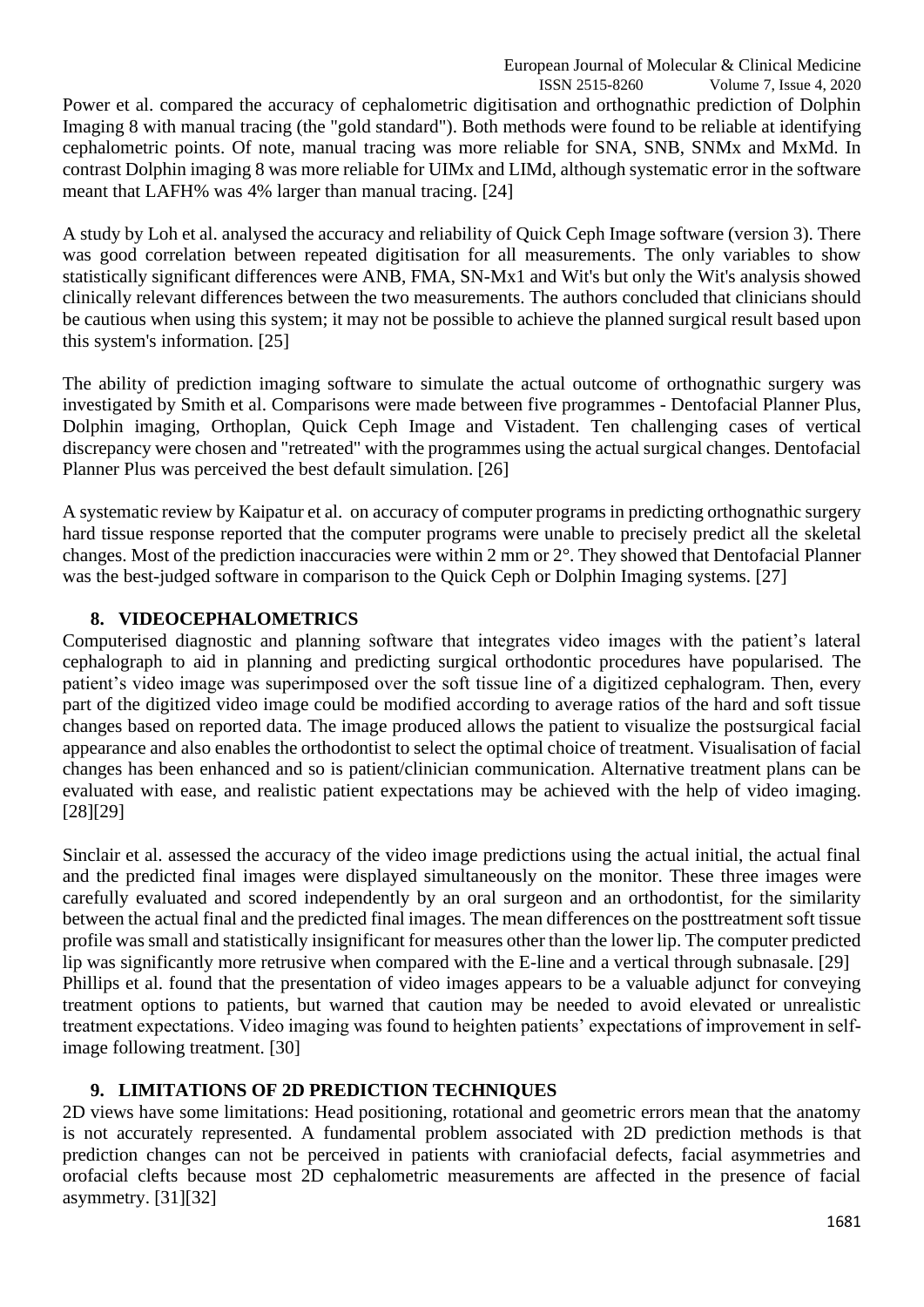#### **10. 3D CEPHALOMETRIC PREDICTION**

Three-dimensional prediction methods are now available, such as three-dimensional computerized tomography (3DCT), 3D magnetic resonance imaging (3DMRI) and surface scan/cone-beam CT. [4] The first complete 3D model for prediction of orthognathic surgery developed by Nakasima et al. which can be adjusted to the patient's head from cephalograms, 3D stereophotographs and dental casts. [33] The fusion model replaces the need for model surgery, since the virtual head can be used to design a surgical wafer, which can be used as a surgical guide. The combination of surface scanning and cone-beam CT scan uses hard tissue imaging data from the tomogram and soft tissue data from the surface scan, which are processed through special software. Facial scanners provide a complete 3-dimensional topography of the facial surface structures, analysis of the symmetry and facial proportions. Thus it provides a qualitative and quantitative assessment of the treatment outcome of various esthetic and reconstructive procedures. [34] In 1967, Bruke and Beard introduced the concept of stereophotogrammetry as a prediction method that uses means of triangulation and camera pairs in stereo configuration to recover the 3-dimensional features of the facial surface. It provides high-resolution representation of the face without direct exposure. [35]

Donatsky et al used a computerised cephalometric surgical programme in simulation, treatment planning and postsurgical records, to assess precision and stability of bimaxillary surgery. They concluded that this progamme is useful in orthognathic surgical simulation, planning and prediction, and also in evaluation of surgical precision and stability. The simulated treatment plan can be transferred to model surgery and then on to surgical procedures. The results suggest that this technique yields acceptable postoperative precision and stability. [36]

Image fusion model is a new 3-D prediction technique which can capture the complete 3D view with optimal quality. This technique involves 'image fusion' of different imaging techniques to create a 3D virtual head that can display all triad elements. These methods are accurate and reliable tools for documentation, analysis, treatment planning and long-term follow-up. An image fusion model is a composition of at least two different imaging techniques. The principle of image fusion is based on the creation of a single data set that contains all three structures that is the facial soft tissue, the skeleton and the dentition using segmentation by thresholding. 3D data can be fused using three different methods: 1. Point-based matching without the use of a reference frame. 2. Point-based matching with the use of a reference frame. 3. Surface-based matching. The advantages of the image fusion model include multiple simulations of different osteotomies and skeletal movements within the virtual operating room, aiding decision-making regarding aesthetic and functional predictions. This fusion model replaces the need for model surgery, since the virtual head can also be used to design a surgical wafer. Post-operative evaluation will give feedback on the performed procedure and can be used for teaching purposes. The data is acquired with an 'all in one' imaging technique, which would reduce the differences in facial expression at the moment of acquisition. However, all currently available fusion models are expensive and need improvements for improved prediction and simulation. [37] Despite advances in surgical techniques concerning function, stability and aesthetics, and the promising capabilities of 3D technology, oral maxillofacial surgeons and orthodontists have not been able to yet develop an objective method to predict the soft tissue outcome after orthognathic surgery.

### DOES THE PREDICTION IMAGE CREATE AN UNREALISTIC EXPECTATION OF THE FINAL **RESULT?**

Phillips et al found that the presentation of prediction images to patients appears to be a valuable adjunct for conveying treatment options.[30] Kiyak et al. showed that fewer than 45% of non-imaged patients were satisfied with their aesthetic result.[3] However, Sarver et al found that 89% of the patients believed that the image predictions were realistic and that desired results were achieved. Furthermore, 83% of the patients believed that the imaging process helped them to decide whether to have surgery or not, 72% believed the process allowed them to take part in specific treatment decisions. [28] Fear that the patients' expectations may be too high do not appear to be supported.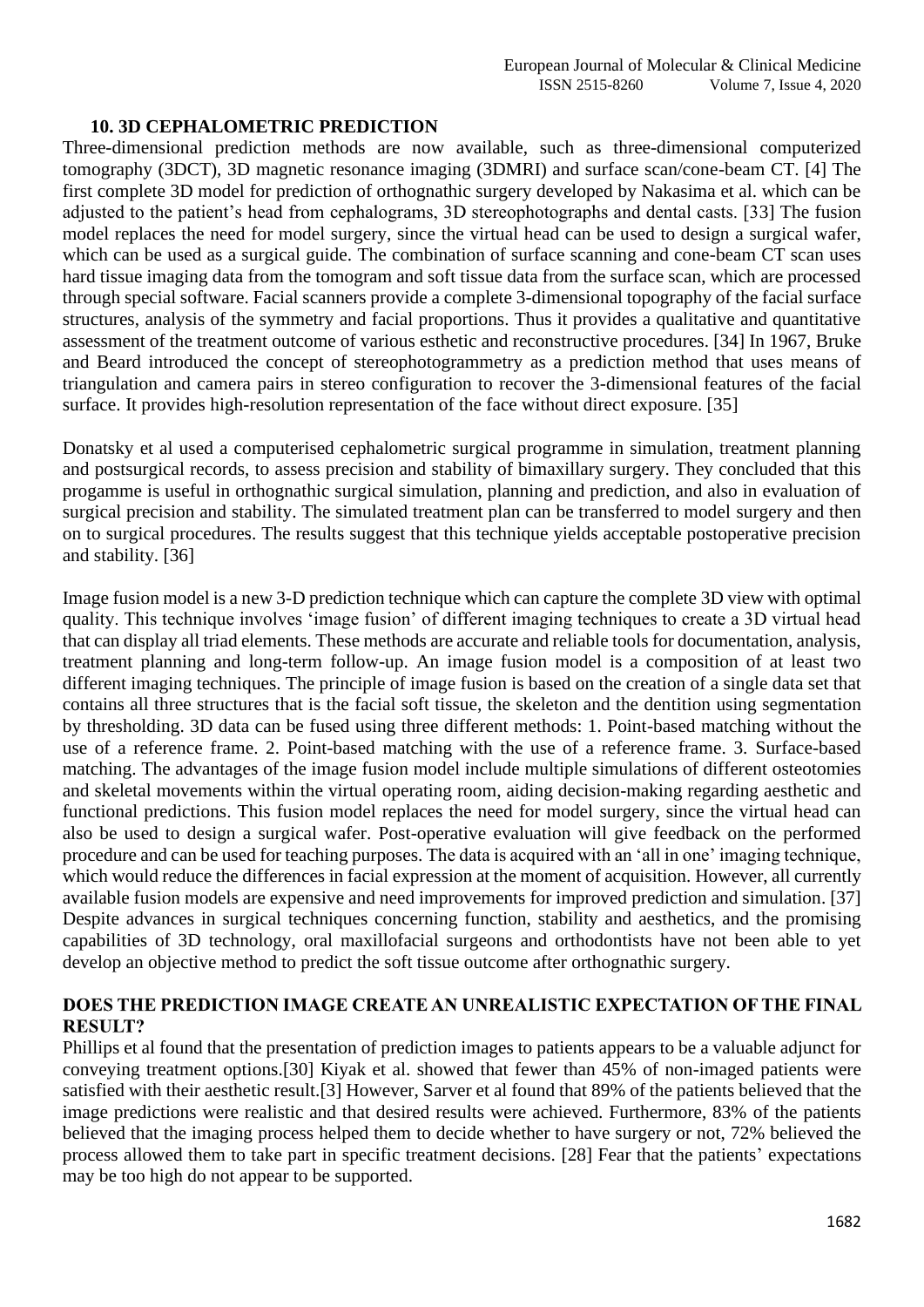#### **11. CONCLUSION**

Cephalometric prediction in orthognathic surgery can be performed manually or by computer, using several currently available software programs, alone or in combination with video images. The manual methods of cephalometric prediction of the orthognathic outcome are time consuming, whereas, computerized methods facilitate and speed the performance of the visualized treatment objective. Both manual and computerized methods of cephalometric prediction are two-dimensional and will always have their limitations. Today, three-dimensional prediction methods are available. Despite the promising capabilities of 3D technology there is not yet a reliable technique for orthognathic prediction. Despite this, the different methods of predictions are useful tools for orthognathic surgery planning and facilitates patient communication.

### **12. REFERENCES**

- [1] Peter E, Baiju RM, Varughese JM, Varghese NO. Patient-reported outcome measures in orthodontics. Dentistry and Medical Research. 2019 Jan 1;7(1):3.
- [2] Kolokitha OE, Topouzelis N. Cephalometric methods of prediction in orthognathic surgery. Journal of maxillofacial and oral surgery. 2011; 10(3):236.
- [3] Kiyak HA, Bell R, Proffit WR, White RP. Surgical-orthodontic treatment. St Louis: Mosby Year Book. 1991:71-95.
- [4] Rivera SM, Hatch JP, Dolce C, Bays RA, Van Sickels JE, Rugh JD. Patients' own reasons and patient-perceived recommendations for orthognathic surgery. American Journal of Orthodontics and Dentofacial Orthopedics. 2000 Aug 1;118(2):134-40.
- [5] Tweed CH. The Frankfort-mandibular incisor angle (FMIA) in orthodontic diagnosis, treatment planning and prognosis. The Angle Orthodontist. 1954 Jul;24(3):121-69.
- [6] Holdaway RA. A soft tissue cephalometric analysis and its use in orthodontic treatment planning. Am J Orthod. 1983;84:1-28
- [7] Steiner CC. Cephalometric for you and me. Am J Orthod. 1953;39:729-54
- [8] Cohen MI. Mandibular prognathism. Am J Orthod. 1965;51:368–379. doi: 10.1016/0002- 9416(65)90049-7.
- [9] McNeill RW, Proffit WR, White RP. Cephalometric prediction for orthodontic surgery. Angle Orthod. 1972;42:154–164.
- [10] Henderson D. The assessment, management of bony deformities of the middle, lower face. Br J Plast Surg. 1974;66:378–396.
- [11] Hohl TH, Wolford LM, Epker BN, Fonseca RJ. Craniofacial osteotomies: A photocephalometric technique for the prediction and evaluation of tissue changes. Angle Orthod. 1978;48:114–125.
- [12] Fish LC, Epker BN. Surgical-orthodontic cephalometric prediction tracing. J Clin Orthod. 1980;14:36–52.
- [13] Bench RW, Gugino CF, Hilgers JJ. Bioprogressive therapy: Part 1-principles of the therapy. J Clin Ortodod. 1977;11:661–668.
- [14] Bench RW, Gugino CF, Hilgers JJ. Bioprogressive therapy: Part 2-principles of the therapy. J Clin Ortodod. 1977;11:744–763.
- [15] Wolford LM, Hilliard FW, Dugan DJ. Surgical treatment objective. A systematic approach to the prediction tracing. St Louis: Mosby Year Book; 1985. pp. 54–74.
- [16] Proffit WR. Treatment planning: The search for wisdom. In: Proffit WR, White RP, editors. Surgical orthodontic treatment. St Louis: Mosby Year Book; 1991. pp. 142–191.
- [17] Thailavathy V, Naveed N, Sabapathy K. The Relevance of Nose in Achieving Aesthetic Outcome in Orthodontic Treatment: A Review. Indian Journal of Public Health Research & Development. 2019 Dec 15;10(12):1118-22.
- [18] Proffit WR, White RP, Sarver DM. Contemporary treatment of dentofacial deformity. St. Louis: Mosby; 2003 Jan 1.
- [19] Reyneke JP. Essentials of orthognathic surgery. Chicago: Quintessence; 2003 Jan.
- [20] Bhatia SN, Sowray JH. A computer-aided design for orthognathic surgery. Br J Oral Maxillofac Surg. 1984;22:237–253.